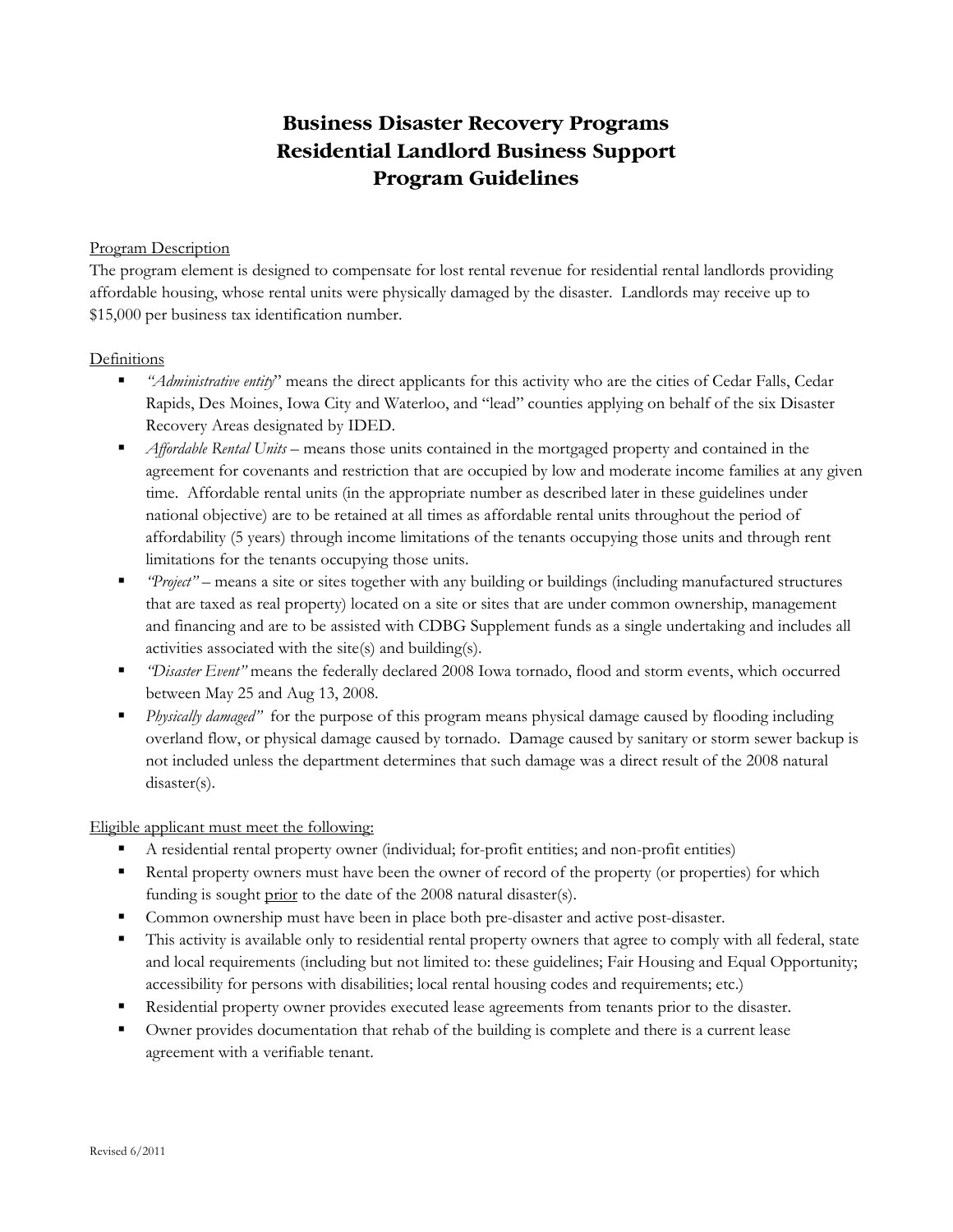Eligible properties:

- The activity is available only to rental property owners whose properties were *physically damaged* by flooding, including overland flow, or physical damage caused by tornado. Damage caused by sanitary or storm sewer back up is not included unless the department determines that such damage was a direct result of the *disaster event.*
- At least one residential rental unit in the project had to have been affected (damaged, impacted) by a disaster event in order for the project to be eligible for assistance. For individual structures (buildings) in scattered sites types of projects, all structures must have had at least one residential rental unit affected (damaged, impacted) by a disaster event in order for those structures to be eligible for assistance. An example of a rental unit impacted by a disaster event might include items such as mechanical systems or electrical systems located in a flooded basement that serve rental units located on first or upper floors of the structure.;
- In order to be eligible for assistance, the rental property owner must be able to demonstrate and document that their property was *physically damaged* by a disaster event.
- The property must meet all applicable property standards after being rehab. The CDBG Entitlement Cities and communities with populations at or greater that 15,000 need to comply with locally adopted and enforced codes, standards and ordinances. For the remainder of the State, in the absence of any locally adopted and enforced codes or standards, the requirements of the State Building Code apply;
- The CDBG Supplemental funds are subject to the requirements of the Federal Lead Safe Housing regulations, impacting all multi-family dwelling units and projects that are constructed prior to January 1, 1978.
- No assistance for structures or projects located within the 100-year floodplain will be allowed, unless the activity meets all HUD environmental requirements, all applicable flood mitigation design standards, and the property is insured by Federal Flood Insurance.
- No assistance is available for lost rental revenue to property owners whose structures or projects are located in designated or proposed buy-out areas will be allowed.
- No assistance is available for property owners for lost revenue to an owner occupied unit.

#### Additional guidelines

- CDBG National Objective All assisted rental properties must meet the national objective of "Primarily benefits persons of low and moderate income – Housing". Effectively, this means that at least 51% of the units in an assisted property must be occupied by persons or households whose incomes are at or below 80% of the area median income limits (LMI).
	- In a one unit project the one unit must be made available to and occupied by a LMI tenant.
	- In a two unit project one of the two units must be made available to and occupied by a LMI tenant.
	- Projects of three or more units  $-51\%$  of all units in the project (rounded up to the nearest whole number) must be made available to and occupied by a LMI tenant (e.g., in a four unit project, three units must be made available to and occupied by LMI tenants).

Scattered site projects accomplished as a single undertaking shall take into consideration the individual properties on the various sites when determining national objective compliance (e.g., a seven single unit project on seven different sites must all be available to and occupied by a LMI tenant).

Following the provision of CDBG Supplemental Funds assistance to a project (i.e., following reimbursement of costs, rehabilitation costs, lead hazard reduction costs, etc.), when all work has been completed and accepted and the forgivable loan and deed restriction has been recorded; the 5-year term of affordability begins. It is at this juncture (initial occupancy following the provision of assistance) that the